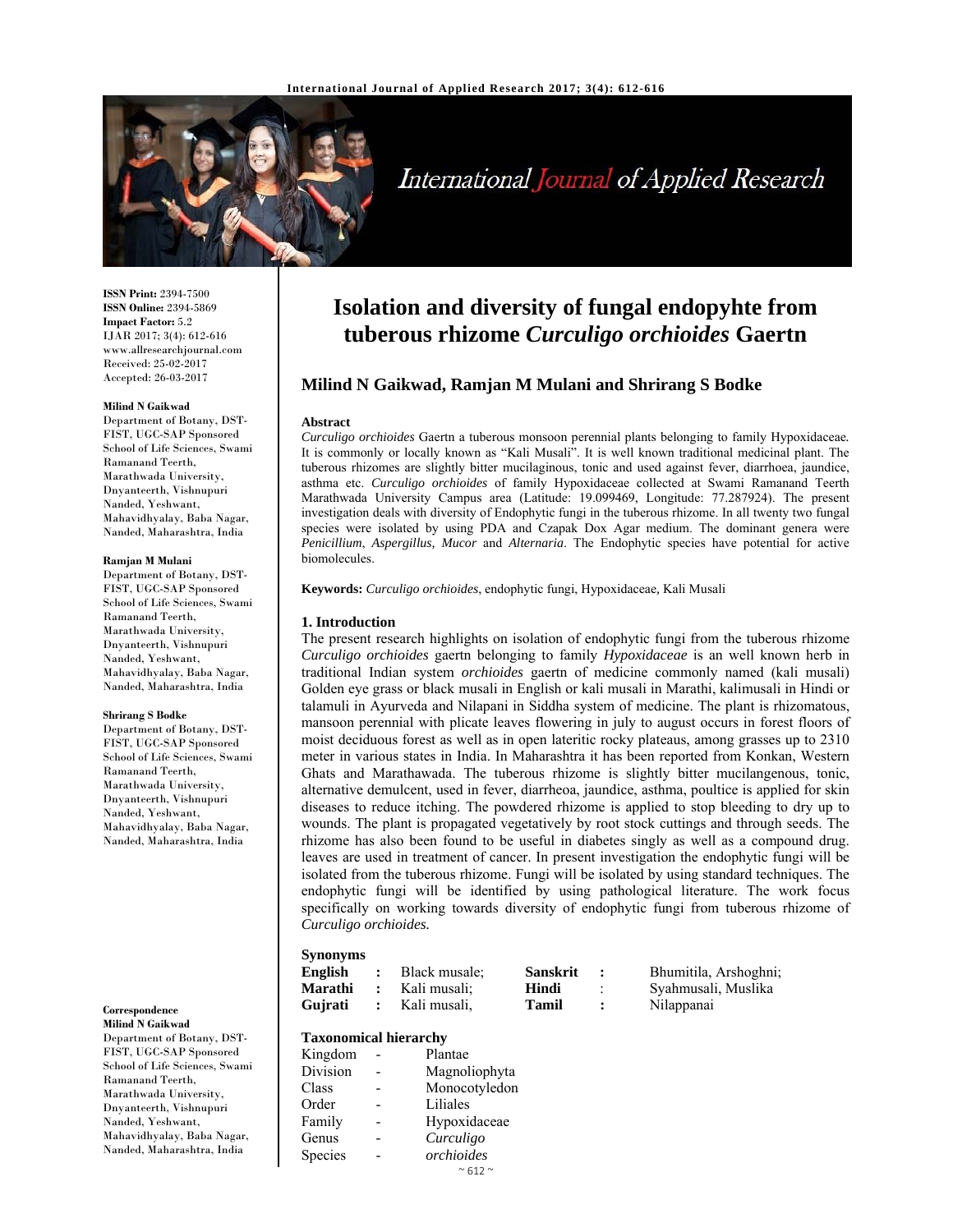

**Fig 1:** Plant sample

Endophytic fungi are knows to reside within plant tissues without producing overt symptoms (Bills1996) [8], being found in almost all plants and several benefits upon their hosts this group of fungi symbolizes a unexplored resource of novel compounds, with application in various fields agriculture, medicine, pharmaceuticals, applied sciences and technology

$$
Colonization frequency of endophyte\ 0/0=
$$

Fungi were grown on specified media under specified culture condition, for identification. The fungi were identified on the basis of their morphological and cultural characteristics (Kenneth *et al*., 1965 Sutton, 1980) [51, 24].

# **3. Result**

The present reaserch isolation of endophytic fungi occure in *Curculigo orchioides* of family Hypoxidaceae collected at

# **2. Materials and methods**

**Sampling:** *Curculigo orchioides* plants material collected at Swami Ramanand Teerth Marathwada University Campus area in sterieal polythin bags;

**Surface sterilization and incubation:** Isolation of endophytic fungi was done according to the method described by Petrini (1986) <sup>[31]</sup> Aneja (2010). The plants samples were rinsed gently in running water to remove dust and debris. Tuberous rhizome samples were cut into 0.5-1.0 cm long pieces. Each sample was disinfected with 75% ethanol for 1 min followed by immersion in Sodium hypochlorite (NaOCl 1-13% for 3-10 minutes, depending on the type ofsamples) and then once again in 75% ethanol for 30 seconds. The segments were then rinsed three times in sterile distilled water and the pieces were blotted-dry on sterile blotting paper. The efficiency of surface sterilization procedure was ascertained for every segment of tissues as per method of Schulz *et al*., (1993) [40]. About 5-6 segments were placed on Potato dextrose agar (PDA) supplemented with streptomycin (100 μg ml-1) in aceptic condition. The petri dishes were sealed with parafilm and incubated at 27±2oC for 4-6weeks. The Petridishes were monitored every day to check the growth of endophytic fungal coloniesfrom the segments. Most of the fungal growth was initiated within 10 days of inoculation. The fungi that grew out from the segments were periodically isolated and identified by transferring the hyphal tips to fresh PDA plates. Pure cultures were maintained on PDA slants.

Endophytic fungi were identified according to their macroscopic and microscopic characteristics such as the morphology of fruiting structures and spore morphology.

Colonization Frequency (CF) was calculated as described by Suryanarayanan et al., (2003) [48]. Briefly proper time of incubation was given for CF counting.

### Number of segments colonized by fungi x 100 Total number of segment observed

Swami Ramanand Teerth Marathwada University Campus area. The study of endophyte distribution, biodiversity and their biochemical characteristics are of immense importance in plant biology to understand and to improve plant fitness. Twenty two species belonging to12 genera of fungi were isolated during the present studies. Most dominant endophyte genera were *Penicillium*, *Aspergillus, Mucor* and *Alternaria*.



 $~8$  613  $~8$ **Fig 2:** Fungal endophytes isolated from tuberous rhizomes of *Curculigo orchioides* Gaertn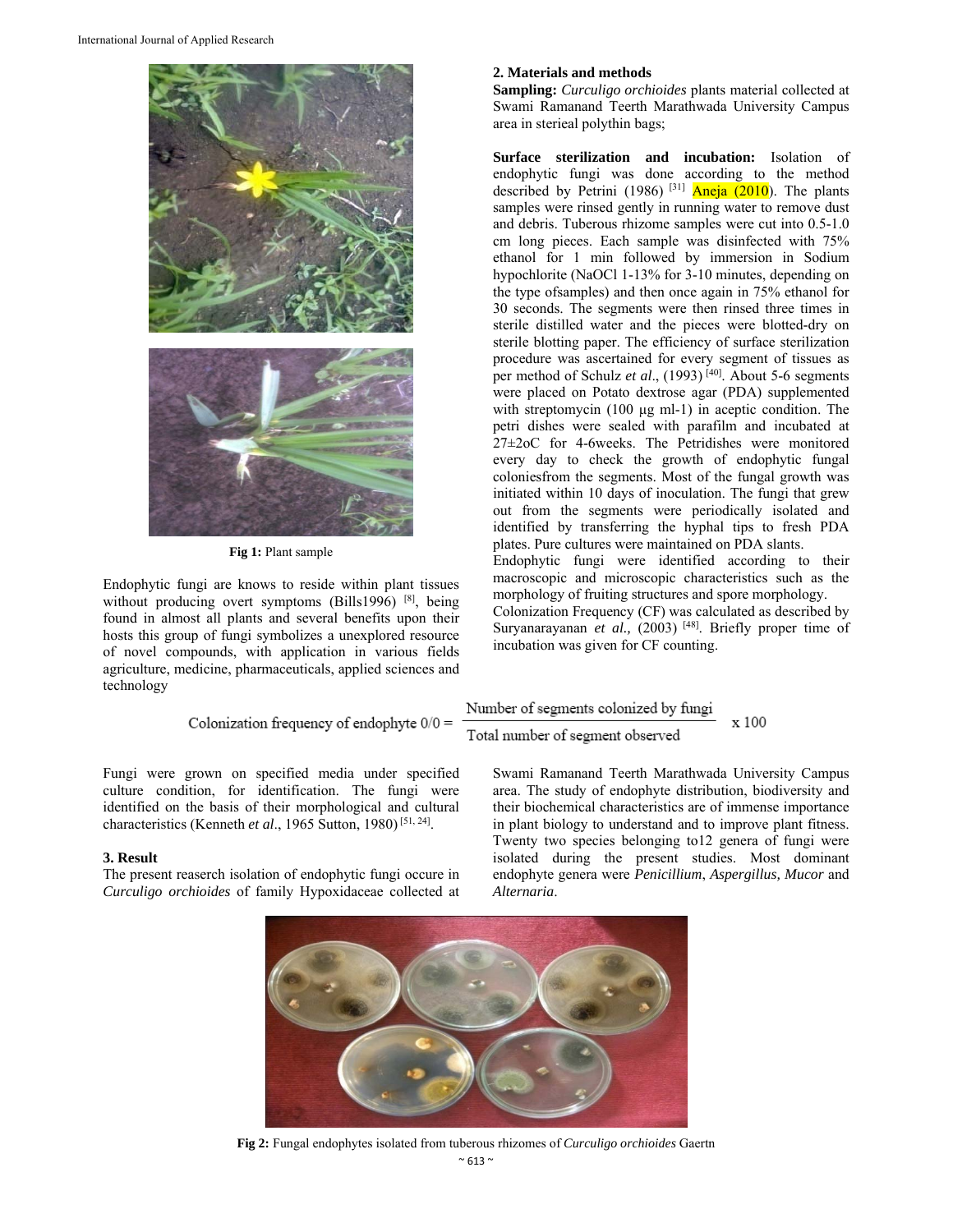| Sr. No         | <b>Fungal Endophytes</b> | <b>Number of isolates</b> | <b>Frequency of Colonization %</b> |
|----------------|--------------------------|---------------------------|------------------------------------|
|                | Aspergillus flavas       |                           | 6.6                                |
| $\overline{2}$ | A. fumigatus             | 3                         |                                    |
| 3              | A. niger                 | 6                         | 10                                 |
| $\overline{4}$ | A. nidulans              | 5                         | 8.3                                |
| 5              | A. oryzae                | 3                         | 5                                  |
| 6              | A. tamarii               | 4                         | 6.6                                |
| 7              | Alternaria alternata     | 4                         | 6.6                                |
| 8              | Alternaria solani        | 5                         | 8.3                                |
| 9              | Mucor sp                 | 3                         | 5                                  |
| 10             | Mucor hiemalis           | 3                         | 5                                  |
| 11             | Penicillium sp           | 3                         | 5                                  |
| 12             | P. chrysogenoum          | 4                         | 6.6                                |
| 13             | Phoma sp                 | 3                         | 5                                  |
| 14             | P. hedericola            | 3                         | 5                                  |
| 15             | R M (Sterile mycelium)   | $\overline{2}$            | 3.3                                |
| 16             | R M (Sterile mycelium)   | $\overline{2}$            | 3.3                                |
| 17             | R M (Sterile mycelium)   |                           | 1.6                                |
| 18             | R M (Sterile mycelium)   |                           | 1.6                                |
| 19             | RM (Sterile mycelium)    |                           | 1.6                                |
| 20             | RM (Sterile mycelium)    |                           | 1.6                                |
| 21             | RM (Sterile mycelium)    |                           | 1.6                                |
| 22             | RM (Sterile mycelium)    |                           | 1.6                                |

**Table 1:** Fungal endophytes isolated from tuberous rhizomes of *Curculigo orchioides* Gaertn. And their colonization frequency.

60 segments were plated for analyzing the frequency in tuberous rhizome respectively.

# **4. Discussion**

Endophytic organisms have received considerable attention as they are found to protecttheir host against pest, pathogens and even domestic herbivorous (Weber, 1981) [56]. Only a few plants have been investigated for their endophytic flora and their potential to produce bioactive compounds. Some studies have been conducted about the endophytic biodiversity, taxonomy, reproduction, host ecology and their effects on host (Faeth *et al.*, 2004; Petrini, 1986; Dayle *et al*., 2001; Redman *et al.,* 2002; Clay & Schardl, 2002) [16, 32, 13, 34, 12]. Currently, endophytes are considered as unexplored source of bioactive natural compounds. They havebeen found to play a crucial role in the production of beneficial chemical compounds. Diverse endophytic population was detected to colonize this plant.

fungal strains of 22 different species were isolated. The endophytic fungal communities found at three different sites were different area of campus. Herbal medicine is one of the oldest forms of health care known, every plant on earth is known toharbor at least one endophytic microbe. Endophytic fungi are one of the mostunexplored and diverse group of organisms havingsymbiotic associations with higher life forms and mayproduce beneficial substances for host (Weber, 1981, Rezwana *et al* 2007) [56, 33].

*Alternaria sp, Alternaria alternata*, *Aspergillus niger, Aspergillus flaveus, penicillium citrinum, mucor* (Blodgett *et al*., 2000; Suryanarayanan *et al* 1998, 2002) [9, 46] were isolated as endophytes in the present study whichhave been previously reported as endophytes.

Previous studies reporteddistinct endophyte community compositions in differenthost plants suggesting host preference (Cannon and Simmons, 2002)<sup>[11]</sup>.



*Penicillium* sp *mucor* sp



 $\sim$  614  $\sim$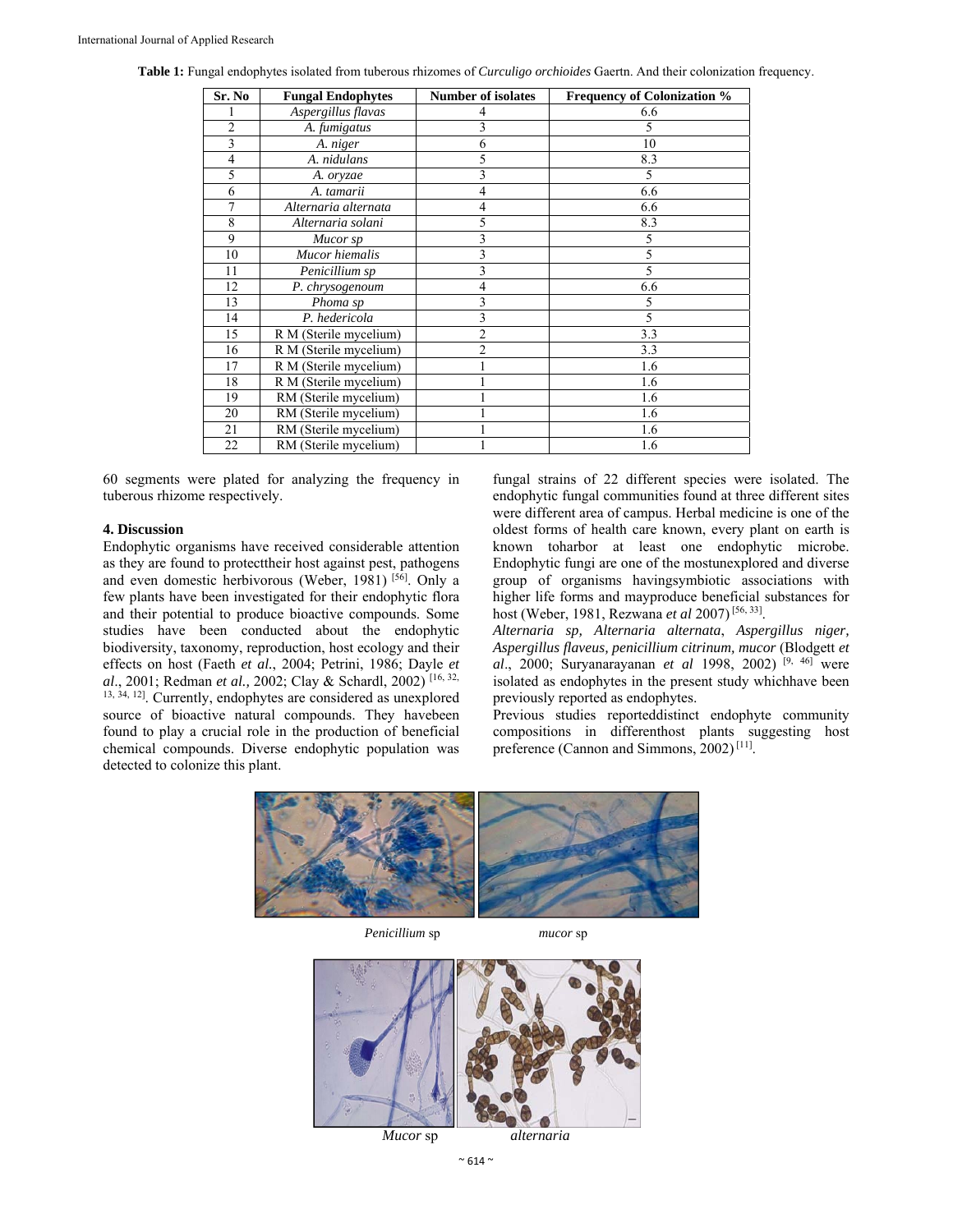## **5. Acknowledgement**

We are very much thankful to the Director, DST-FIST, UGC-SAP Sponsored School of. Life Sciences, Swami Ramanand Teerth Marathwada University, Nanded for kind support and providing the facility for the present research work.

# **6. References**

- 1. Arnold AE, Engelbrecht BMJ. Fungal endophytes nearly double minimum leaf conductance in seedlings of a neotropical tree species. Journal of Tropical Ecology. 2007; 23:369-372.
- 2. Azevedo JL, ereira JOP, Araújo WL. Endophytic microorganisms: a review on insect control and recent advances on tropical plants. Electronic Journal of Biotechnology. 2000; 3(1):40-65.
- 3. Arnold AE, Maynard J, Gilbert GS, Coley PD, Kursar TA. Are tropical fungal endophyteshyper diverse? Eco Lett. 2000; 3:267-274.
- 4. Arnold AE, Herre EA. Canopy over leafage effect colonization by tropical fungal endophytes: ecological pattern and process in Theobroma cacao (Malvaceae). Mycologia, 2003; 95(3):388-398.
- 5. Bacon CW, White JF. An overview of endophytic microbes: Endophytism Definition, Microbial Endophytes, Marcel Dekker, New York, 2000, 3-5.
- 6. Bhuvaneshwari V, Muthmary Diversityand J. seasonal influence of fungal endophtes in fivemedicinal plant species. Kavaka. 2005; 33:39-55.
- 7. Bills GF, Polishook JD. Recovery ofendophytic fungi from Chamaecyparis thyoides. Sydowia. 1992; 44:1-12.
- 8. Bills GF. Isolation and analysis of endophytic fungal communities from woody plants. In: Endophytic Fungi in Grasses and Woody Plants: Systematics, Ecology and Evolution (eds. S.c. Redlin and L.M. Carris). APS Press, St. Paul, Minnesota, USA, 1996, 31-65.
- 9. Blodgett JT, Swart WJ, Louw SV, Weeks WJ. Species composition of endophytic fungi in amaranthus hybrid leaves, petioles, stems, androots. Mycologia, 2000; 92(5):853-859.
- 10. Bussaban B, Lumyong S, Lumyong P, Mc Kenzie EH, Cand Hyde KD. Endophytic fungi fromAmomum siamense. Can. J. Microbiol. 2001; 47:943-948.
- 11. Cannon PF, Simmons CM. Diversity andhost preference of leaf endophytic fungi in theIwokrama Forest Reserve, Guyana. Mycologia. 2002; 94:210-220.
- 12. Clay K, Schardl C. Evolutionary origins and ecological consequences of endophyte symbiosis with grasses. Am. Nat. 2002; 160:S99-S127.
- 13. Dayle ES, Polans NO, Paul DS, Melvin RD. Angiosperm DNA contamination by endophytic fungi: Detection and methods of avoidance. Plant Molecular Biology Report, 2001; 19:249-260.
- 14. De Bary A. Morphologie and Physiologie der Pilze, Flechten, and Myxomyceten. Holfmeister's hand book of Physiological Botany. Leipzig, 1866, 2.
- 15. Dobranic JK, Johnson JA, Alikhan QR. Isolation of endophytic fungi from eastern larch (Larix laricina) leaves from New Brunswick, Canada. Can. J. Microbiol. 1995; 41:194-198.
- 16. Faeth SH, Helander ML, Saikkonen KJT. Asexual Neotyphodium endophytes in a native grass reduce competitive abilities. Ecology Letters, 2004; 7:304-313.
- 17. Fisher PJ, Petrini O, Lappin-Scott HM. The distribution of some fungal and bacterial endophytes in maize (Zea mays L.). New Phytopathology, 1992; 122(2):299-305.
- 18. Frohlich J, Hyde KJD. Biodiversity of palmfungi in the tropics: are global fungal diversityestimated realistic? Biodiversity and Conservation, 1999; 8:977-1004.
- 19. Gange AC, Dey S, Currie AF, Sutton VC. Site and species – species differences in endophyte occurrence in two herbaceous plants. Journal of Ecology. 2007; 95(4):614-622.
- 20. Gond SK, Verma VC, Kumar A. Study ofendophytic fungal communities from different parts of Aegle marmelos Correae from Varanasi. WorldJ Microbiol Biotechnol. 2007; 23:1371-1375.
- 21. Hartwell JL. Plants used against cancer. Lawrence MA, Quarterman Publications, 1982, 710.
- 22. Hu Wei, Yu JG, Guo T, Liu LD, Zheng ARY, Pan XH. Endophytic Pestalotiopsisspecies associated with plants of Podocarpaceae, Theaceae and Taxaceae in Sourthern China. 2007; 24:55-74
- 23. Hyde KD, Soytong K. The fungalendophyte dilemma. Fungal diversity. 2008; 33:163-173.
- 24. Kenneth BR, Dorothy IF, Peter KCA. The genus Aspergillus. The Williams & Wilkins Company, Baltimore, 1965; 277-278:408-411.
- 25. Knop M, Pacyna S, Voloshchuk N, Kjant S, Müllenborn C, Steiner U *et al*. Zea mays: Benzoxalinone Detoxification under sulfur deficiencconditions- A complex allelopathic alliance including endophytic Fusarium verticillioides. Journal of Chemical Ecology, 2007; 33(2):225-237.
- 26. Kumaresan V, Suryanarayanan TS. Endophyte assemblages in young, mature and senescent leaves of Rhizophora apiculata: evidencefor the role of endophytes in mangrove litter degradation. Fungal Diversity. 2002; 9:81-91.
- 27. Larran S, Rollán C, Ángeles HB, Alippi HE, Urrutia MI. Endophytic fungi in healthy soybean leaves. Invest. Agr. Prod. Prot. Veg. 2002; 17(1):173-178.
- 28. Malinowski DP, Belesky DP. Ecological importance of Neotyphodium spp. Grass endophytes in agroecosystems. Grassland Science, 2006; 52(1):23-28.
- 29. Malinowski DP, Zuo H, Belesky DP, Alloush GA. Evidence for copper binding by extracellular root exudates of tall fescue but not perennial ryegradd infected with Neotyphodium spp., Endophytes. Plant and Soil, 2004; 267:1-12.
- 30. Petrini O. Fungal endophytes of tree leaves. In JA Andrews Hirano, eds. Microbial Ecology of Leaves. Springer-Verlag: New York, USA. 1991, 179-197.
- 31. Petrini O. Taxonomy of endophytic fungi of aerial plant tissues. In: Microbiology of the phylosphere. (Ed.): N.J. Fokkenna, J. Van Den Heuvel. Cambridge University Press, Cambridge. 1986, 175-187.
- 32. Petrini O, Fisher PJ. Fungal endophytes in Salicornia perennis. Trans Br Mycol Soc. 1986; 87:647-651.
- 33. Rezwana Khan, Saleem Shahzad, Iqbal Choudary M, Shakeel Khan A, Aqeel Ahmad. Biodiversity of the endophytic fungi isolated from Calotropis procera (Ait) R.Br. Pak. J. Bot. 2007; 39(6):2233-2239.
- 34. Redman RS, Sheehan KG, Rodriguez RJ, Henson JM. Thermotolerance generated by plant/ fungal symbiosis. Science, 2002; 298:181.